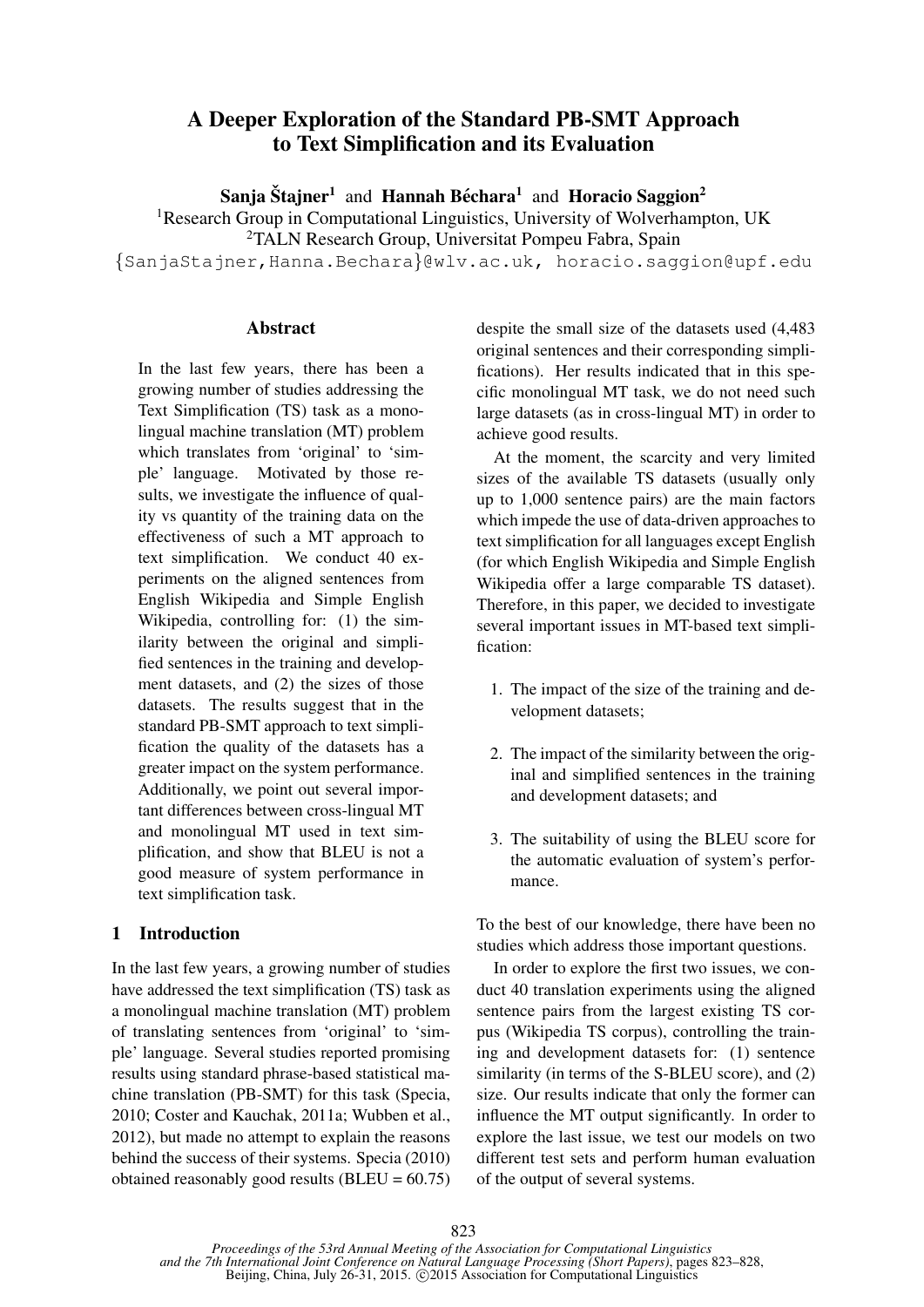## 2 Related Work

Specia (2010) used the standard PB-SMT model provided by the Moses toolkit (Koehn et al., 2007) to translate from 'original' to 'simple' sentences in Brazilian Portuguese. The dataset contained manual simplifications aimed at people with low literacy levels. The most commonly used simplifications (by human editors) were lexical substitutions and splitting sentences (Gasperin et al., 2009). In terms of the automatic BLEU evaluation (Papineni et al., 2002), the results were reasonably good (BLEU =  $60.75$ ) despite the small size of the corpora (4,483 original sentences and their corresponding simplifications). However, the TS system was overcautious in performing simplifications, i.e. the simplifications produced by the systems were closer to the source than to the reference segments (Specia, 2010).

Coster and Kauchak (2011a) used the same approach for English. Additionally, they extended the PB-SMT system by adding phrasal deletion to the probabilistic translation model in order to better cover deletion, which is a frequent phenomenon in TS. The system was trained on 124,000 aligned sentences from English Wikipedia and Simple English Wikipedia. The analysis of the Wikipedia TS corpus (Coster and Kauchak, 2011b) reported that rewordings (1–1 lexical substitutions) are the most common simplification operation (65%). The system with added phrasal deletion achieved the BLEU score of 60.46, while the the standard model without phrasal deletion achieved the BLEU score of 59.87. However, the baseline (BLEU score when the system does not perform any simplification on the original sentence) was 59.37, indicating that the systems often leave the original sentences unchanged. In order to address that problem, Wubben et al. (2012) performed post-hoc reranking on the Moses' output (simplification hypotheses) based on their dissimilarity to the input (original sentences), while at the same time controlling for its adequacy and fluency.

 $\text{Stainer}$  (2014) applied the same PB-SMT model to two different TS corpora in Spanish, which contained different levels of simplification. The results, which should be regarded only as preliminary as both corpora have fewer than 1,000 sentence pairs, imply that the level of simplification in the training datasets has a greater impact than the size of the datasets on the system's performance.

## 3 Methodology

We focus on the two TS corpora available for English (Wikipedia and EncBrit) and train a series of translation models on training and development datasets of varying size and quality.

## 3.1 Corpora

Wikipedia is a comparable TS corpus of 137,000 automatically aligned sentence pairs from English Wikipedia and Simple English Wikipedia<sup>1</sup>, previously used by Coster and Kauchak (2011a). We use a small portion of this corpus (240 sentence pairs) to build the first test set (WikiTest), and 88,000 sentence pairs from the remaining sentence pairs to build translation models.

EncBrit is a comparable TS corpus of original sentences from Encyclopedia Britannica and their manually simplified versions for children (Barzilay and Elhadad, 2003).<sup>2</sup> Given its small size  $(601$ sentence pairs) this dataset is not used in the translation experiments. It is only used as the second test set (EncBritTest).

## 3.2 Experimental Setup

In all experiments, we use the same standard PB-SMT model (Koehn et al., 2007), the GIZA++ implementation of IBM word alignment model 4 (Och and Ney, 2003), and the refinement and phrase-extraction heuristics described further by Koehn *et al.* (2003). We tune the systems using minimum error rate training (MERT) (Och, 2003). For the language model (LM) we use the corpus of  $60,000$  Simple English Wikipedia articles<sup>3</sup> and build a 3-gram language model with Kneser-Ney smoothing trained with SRILM (Stolcke, 2002). We limit our stack size to 500 hypotheses during decoding.

#### 3.3 Training and development datasets

We tokenise and shuffle the initial dataset of 167,689 aligned sentences from the Wikipedia dataset.<sup>4</sup> Using the simplified sentences as references and the original sentences as hypotheses,

<sup>1</sup>http://www.cs.middlebury.edu/

<sup>˜</sup>dkauchak/simplification/

<sup>2</sup>http://www.cs.columbia.edu/˜noemie/ alignment/

<sup>&</sup>lt;sup>3</sup>Version 2.0 document-aligned data, available at: http://www.cs.middlebury.edu/˜dkauchak/ simplification/

<sup>&</sup>lt;sup>4</sup>Version 2.0 sentence-aligned data, available at: http://www.cs.middlebury.edu/˜dkauchak/ simplification/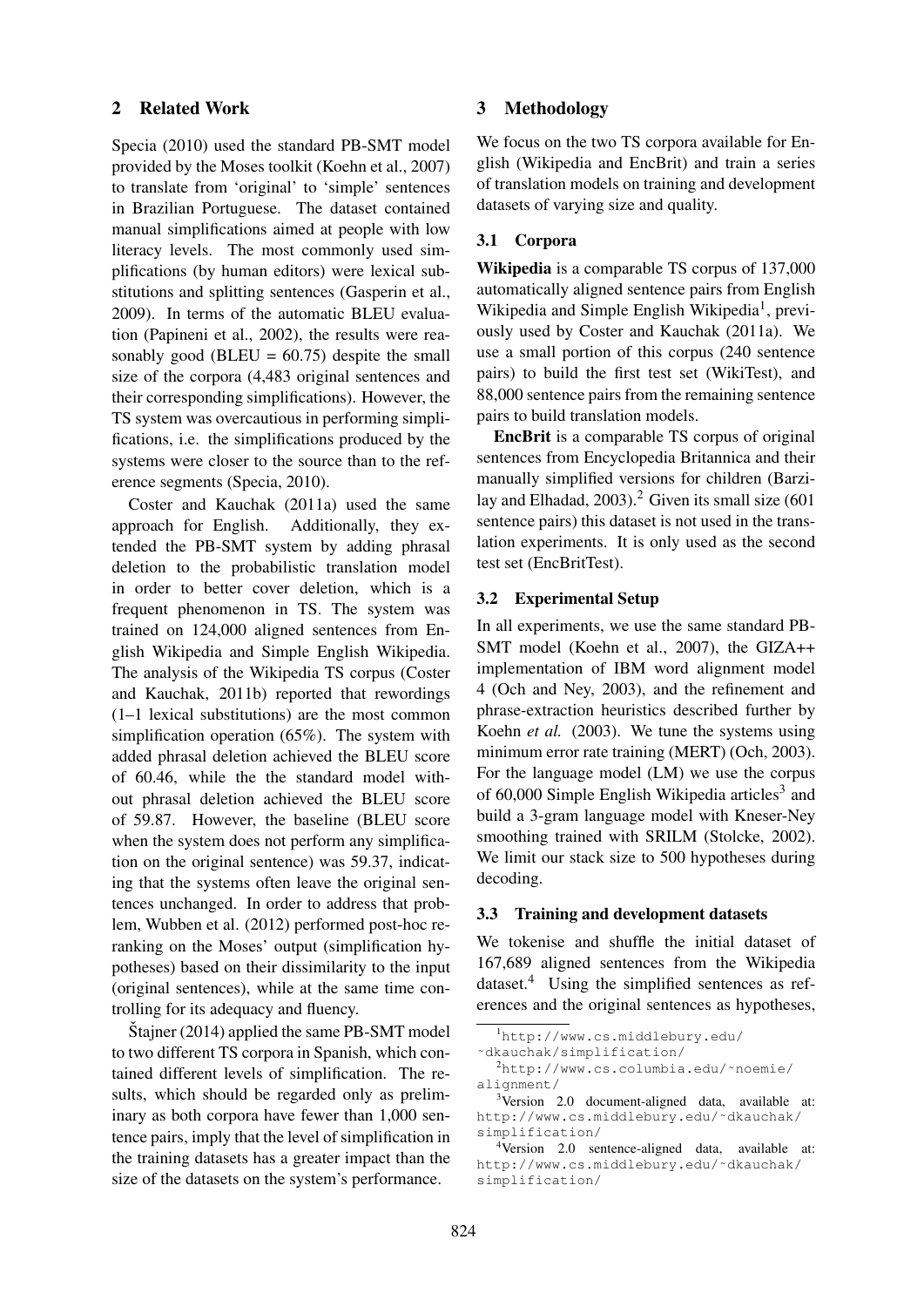| <b>S-BLEU</b> | Original sentence                                                                                                                                                                     | Simpler version                                                                                                                                              |
|---------------|---------------------------------------------------------------------------------------------------------------------------------------------------------------------------------------|--------------------------------------------------------------------------------------------------------------------------------------------------------------|
| 0.08          | In women, the larger mammary glands within the<br>breast <i>produce the milk</i> .                                                                                                    | The breast contains mammary glands.                                                                                                                          |
| 0.38          | Built as a double-track railroad bridge, it was com-<br>pleted on January 1, 1889, and went out of service on<br>May 8, 1974.                                                         | It was built for trains and was completed on January<br>1, 1889. It closed down on May 8, 1974 after a bad<br>fire.                                          |
| 0.55          | In 2000, the series <i>sold its naming rights to</i> Internet<br>search engine Northern Light for five seasons, and<br>the series was named the Indy Racing Northern Light<br>Series. | In 2000, the series <i>sponsor became the</i> Internet<br>search engine Northern Light. The series was named<br>the Indy Racing Northern Light Series.       |
| 0.63          | Wildlife which eat acorns as an important part of<br>their diets include birds, such as jays, pigeons, some<br>ducks, and several species of woodpeckers.                             | <i>Creatures that make acorns</i> an important part of their<br>diet include birds, such as jays, pigeons, some ducks<br>and several species of woodpeckers. |
| 0.77          | It was <i>discovered</i> by Brett J. Gladman in 2000, and<br>given the <i>temporary</i> designation S2000 S 5.                                                                        | It was <i>found</i> by Brett J. Gladman in 2000, and given<br>the designation S2000 S 5.                                                                     |
| 0.87          | Austen was not well known in Russia <i>and the first</i><br>Russian translation of an Austen novel did not appear<br>until 1967.                                                      | Austen was not well known in Russia. The first Rus-<br>sian translation of an Austen novel did not appear un-<br>til 1967.                                   |

Table 1: Examples of sentences pairs with various S-BLEU scores from the training sets

we rank each sentence pair by its sentence-wise BLEU (S-BLEU) score and categorise the sentence pairs into eight different sets depending on the interval in which their S-BLEU scores lie ((0, 0.3], (0.3, 0.4], (0.4, 0.5], (0.5, 0.6], (0.6, 0.7], (0.7, 0.8], (0.8, 0.9], (0.9, 1]). With each of the eight sets, we train five translation models, varying the number of sentences used for training and tuning (2,000, 4,000, 6,000, 8,000, and 10,000 for training and 200, 400, 600, 800, and 1,000 for tuning, respectively). That leads to a total of 40 translation models varying by number of sentence pairs and similarity between original and simplified sentences (in terms of the S-BLEU score) in the datasets used for their training and tuning. Several examples of sentence pairs with various S-BLEU scores are presented in Table 1.

## 3.4 Test datasets

We test our models on two different test sets:

- 1. The WikiTest which contains a total of 240 sentence pairs, with 30 sentence pairs from each of the eight categories with different intervals for the S-BLEU scores ([0,0.3],  $(0.3, 0.4], \ldots, (0.9, 1])$ ;
- 2. The EncBritTest which contains all 601 sentence pairs present in the EncBrit corpus (with an unbalanced number of sentence pairs from each of the eight S-BLEU intervals).

The sizes of both test sets and their BLEU scores (calculated using the original sentences as

Table 2: Test sets for all translation experiments

| Test set           | Size | BLEU  |
|--------------------|------|-------|
| WikiTest           | 240  | 62.27 |
| <b>EncBritTest</b> | 601  | 12.40 |

simplification/translation hypotheses and the corresponding manually simplified sentences as simplification/translation references) are given in Table 2. Note that those BLEU scores can be regarded as the baselines for the translation experiments, as they correspond to the BLEU score obtained when the systems do not perform any changes to the input.

## 4 Automatic Evaluation

The BLEU scores for all 40 experiments tested on the WikiTest dataset, are presented in Table 3. The baseline BLEU score (when no simplification is performed) for this test set is 62.27 (Table 2). As shown in Table 3, none of the 40 experiments have even reached that baseline. We compare S-BLEU scores for each pair of experiments (240 reference sentences in the test set and their corresponding automatically simplified sentences) using the paired t-test in SPSS in order to check whether the differences in the obtained results are significant. The only results that are significantly lower than the rest are those obtained for the experiments in which the training and development datasets consist only of the sentence pairs with S-BLEU scores between 0 and 0.3. The results sug-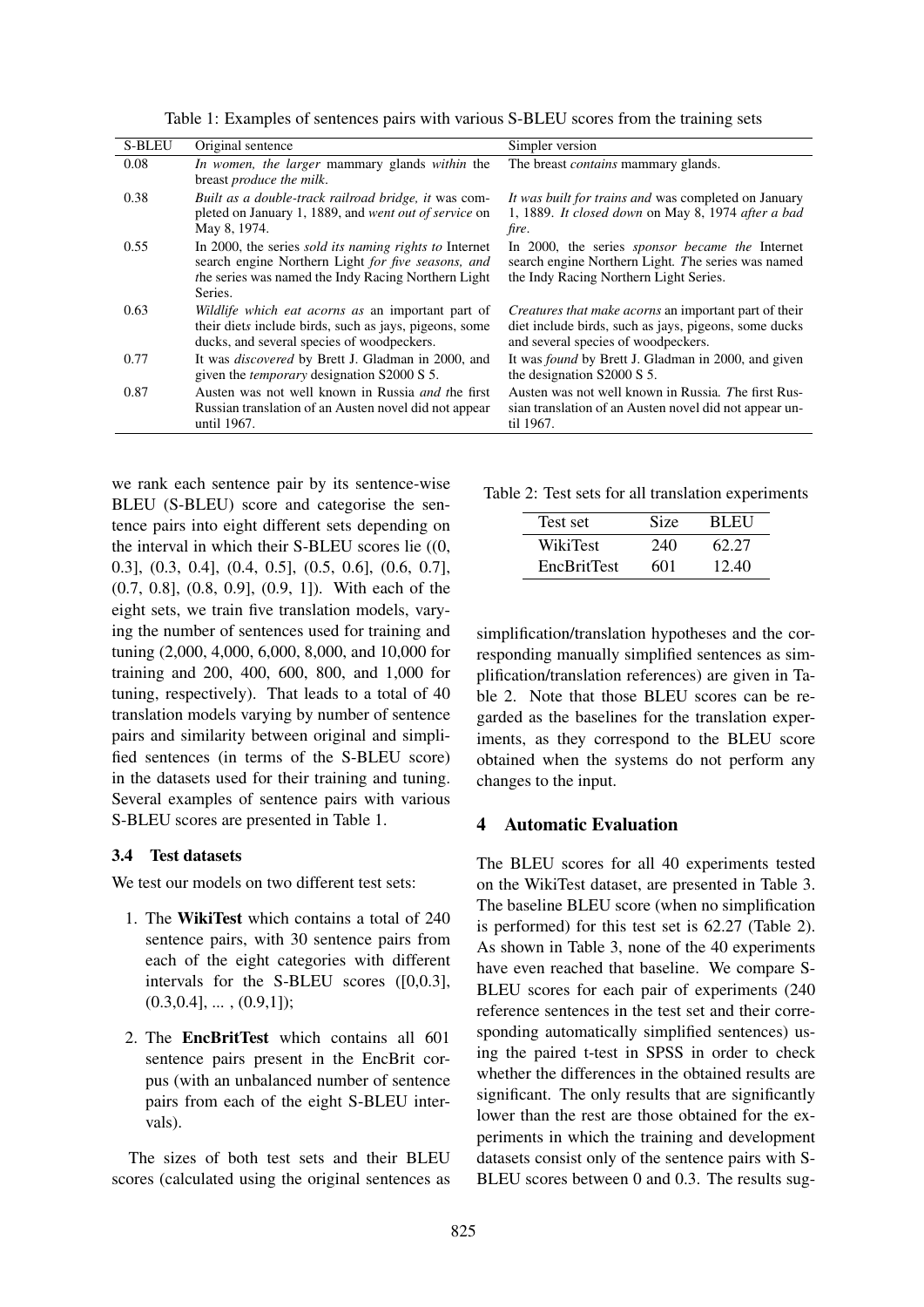Table 3: BLEU scores on the WikiTest dataset

| <b>S-BLEU</b>                        | Size of the training set |                         |  |       |                          |  |
|--------------------------------------|--------------------------|-------------------------|--|-------|--------------------------|--|
|                                      | 2.000                    |                         |  |       | 4,000 6,000 8,000 10,000 |  |
| [0, 0.3]                             |                          | 56.38 56.38 56.15 57.75 |  |       | 57.89                    |  |
| $(0.3, 0.4]$ 60.89 61.35 61.76 61.52 |                          |                         |  |       | 61.37                    |  |
| (0.4, 0.5]                           |                          | 61.27 61.36 61.74 61.55 |  |       | 62.11                    |  |
| (0.5, 0.6]                           |                          | 60.96 61.30 61.52 61.77 |  |       | 61.98                    |  |
| (0.6, 0.7]                           |                          | 60.96 61.30 61.60 61.69 |  |       | 61.80                    |  |
| (0.7, 0.8]                           |                          | 61.56 61.38 61.67 61.77 |  |       | 61.89                    |  |
| (0.8, 0.9]                           |                          | 61.54 61.49 61.51       |  | 61.57 | 61.61                    |  |
| (0.9, 1]                             |                          | 61.57 61.57 61.59 61.55 |  |       | 61.55                    |  |

The rows represent intervals of the S-BLEU scores on the training and development datasets, while the columns represent the number of the sentence pairs used for training. The highest score is presented in bold; the baseline (no simplification performed) is 62.27.

gest that the sizes of the training and development datasets do not influence the translation results significantly on any type of sentence pairs used.

The results of the experiments tested on EncBritTest (Table 4) again show that the quantity of the training data does not influence system performance. There are no statistically significant differences (measured by the paired t-test on S-BLEU scores on all 601 reference sentences and the corresponding automatic simplifications) among experiments which differ only in the size of the training and development datasets. However, the models trained and tuned on the datasets consisting of the sentence pairs with the highest and the lowest S-BLEU scores ([0,0.3] and (0.9,1]) perform significantly worse than the models trained and tuned on the sentence pairs with S-BLEU scores belonging to other intervals.

## 5 Human Evaluation

The results presented in Tables 3 and 4 indicate that the BLEU score, in MT-based text simplification, mostly reflects the surface similarity of the original and simplified sentences in the test set and does not give an informative evaluation of the systems. Therefore, we conducted a human assessment of the generated sentences. Following the standard procedure for human evaluation of TS systems used in previous studies (Coster and Kauchak, 2011a; Drndarević et al., 2013; Wubben et al., 2012; Saggion et al., 2015), three human evaluators were asked to assess the generated sentences on a 1–5 scale (where the higher mark always denotes better output) according to three cri-

Table 4: BLEU scores on the EncBritTest dataset

| <b>S-BLEU</b> | Size of the training set |                   |                   |       |        |  |
|---------------|--------------------------|-------------------|-------------------|-------|--------|--|
|               | 2,000                    |                   | 4,000 6,000 8,000 |       | 10,000 |  |
| [0, 0.3]      | 13.84                    | 13.84             | 13.87             | 13.68 | 13.59  |  |
| (0.3, 0.4]    | 14.05                    | 13.95             | 14.08             | 14.06 | 14.01  |  |
| (0.4, 0.5]    |                          | 14.02 14.09 14.17 |                   | 14.15 | 14.12  |  |
| (0.5, 0.6]    |                          | 14.09 14.22       | 14.27             | 14.16 | 14.13  |  |
| (0.6, 0.7]    |                          | 14.25 14.30 14.35 |                   | 14.35 | 14.32  |  |
| (0.7, 0.8]    | 14.30                    | 14.29             | 14.30             | 14.30 | 14.28  |  |
| (0.8, 0.9]    | 14.38                    | 14.40             | 14.40             | 14.40 | 14.41  |  |
| (0.9, 1]      | 12.71                    |                   | 12.52 12.46       | 12.39 | 12.54  |  |

The rows represent intervals of the S-BLEU scores on the training and development datasets, while the columns represent the number of the sentence pairs used for training. The highest score is presented in bold; the baseline (no simplification performed) is 12.40.

Table 5: Systems used in human evaluation

| System     | Training size | Dev. size | <b>S-BLEU</b> |
|------------|---------------|-----------|---------------|
| S-03-200   | 2,000         | 200       | [0, 0.3]      |
| S-03-1000  | 10,000        | 1,000     | [0, 0.3]      |
| S-06-200   | 2,000         | 200       | (0.5, 0.6]    |
| S-06-1000  | 10,000        | 1,000     | (0.5, 0.6]    |
| $S-10-200$ | 2,000         | 200       | [0.9,1]       |
| S-10-1000  | 10,000        | 1,000     | [0.9,1]       |
|            |               |           |               |

teria: grammaticality (G), meaning preservation (M), and simplicity (S).

We decided that the same person has to rate all simplified versions of the same original sentence (shown always in a random order), in order to make a fairer comparison among the systems. That decision, however, limited the number of systems we can evaluate. Therefore, we focused only on six out of 40 trained systems (Table 5). Several examples of the automatically simplified sentences and their scores are presented in Table 6.

The results of the human evaluation are given in Table 7. It seems that the use of the sentence pairs with the S-BLEU score between 0.5 and 0.6 leads to the best system performances in terms of grammaticality and meaning preservation, while at the same time improving the simplicity of the sentences.<sup>5</sup> Furthermore, the differences in human scores between the systems differing only in size of the datasets used were not statistically significant. At the same time, the differences in human

 $5$ The details of the human evaluation and examples can be found in (Štajner, 2015).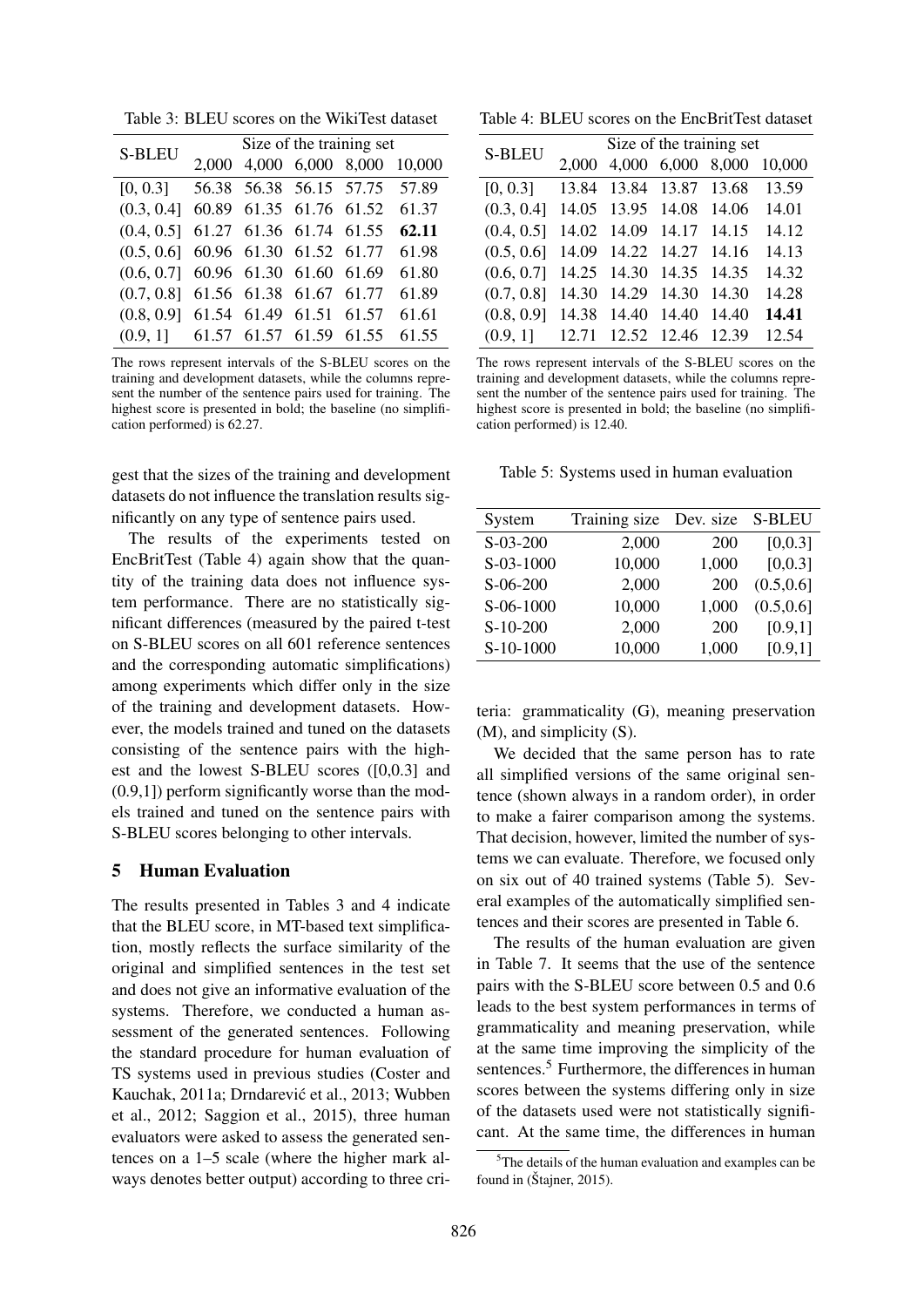|  |  |  | Table 6: Outputs of different systems and their human evaluation scores |  |
|--|--|--|-------------------------------------------------------------------------|--|
|  |  |  |                                                                         |  |

| System        | Sentence                                                                                                                                                                                  | G | М | S             |
|---------------|-------------------------------------------------------------------------------------------------------------------------------------------------------------------------------------------|---|---|---------------|
| Original      | Madrid was occupied by French troops during the Napoleonic Wars, and Napoleon's<br>brother Joseph was installed on the throne.                                                            | 5 |   | 4             |
| $S-03-200$    | Madrid was occupied by French his soldiers during the Napoleonic Wars, and Napoleon's<br>brother Joseph was installed on the throne.                                                      |   |   |               |
| $S-03-1000$   | Madrid was occupied by French troops during the Napoleonic Wars, and Napoleon's<br>brother Joseph was <i>put</i> on the throne.                                                           | 5 | 5 |               |
| $S-10-1000$   | Madrid was occupied by French troops during the Napoleonic Wars, and Napoleon's<br>brother Joseph was -RRB- installed on them on the throne.                                              | 3 | 3 | 3             |
| Original      | Although largely of postwar construction, this central area retains its old street pattern,<br>and most of the surviving historical and architectural monuments are located there.        | 5 |   | $\mathcal{D}$ |
| S-03-200/1000 | Although largely of postwar construction, this central area retains its old street pattern,<br>and most of the surviving <i>and architectural historical</i> monuments are located there. | 5 | 4 | $\mathcal{R}$ |
| $S-06-1000$   | Although <i>mostly</i> of postwar construction, this central area retains its old street pattern, and<br>most of the surviving historical and architectural monuments are located there.  | 5 | 5 | $\mathcal{D}$ |
| $S-10-200$    | Although largely of postwar construction, this central area retains its old street pattern,<br>and most of the surviving historical monuments and architectural <i>are a instead</i> .    | 3 | 3 | $\mathcal{D}$ |
| $S-10-1000$   | As of the postwar construction, in this central area uses its old street pattern, and most of<br>the <i>historical monuments and and architectural</i> are located there.                 | 2 | 3 | 2             |

The columns *G*, *M*, *S* contain the mean value of the human scores for grammaticality, meaning preservation, and simplicity, respectively. Differences to the original versions are shown in italics. Systems which are not presented did not make any changes to these two original sentences.

Table 7: Results of the human evaluation

| System     | G    | М    | S    |
|------------|------|------|------|
| Original   | 4.85 |      | 2.60 |
| $S-03-200$ | 4.03 | 3.95 | 2.57 |
| S-03-1000  | 4.20 | 4.03 | 2.85 |
| $S-06-200$ | 4.50 | 4.45 | 2.68 |
| S-06-1000  | 4.43 | 4.48 | 2.72 |
| $S-10-200$ | 3.25 | 2.92 | 2.45 |
| S-10-1000  | 2.92 | 2.95 | 2.53 |

The mean value of the human scores for grammaticality (*G*), meaning preservation (*M*), and simplicity (*S*). The highest achieved scores (excluding the scores for original sentences) on each aspect (G, M, and S) are presented in bold.

scores between the systems differing only in similarity of the sentence pairs (the interval of the S-BLEU score) used were statistically significant.

## 6 Conclusions

Recently, there have been several attempts at addressing the TS task as a monolingual translation problem, translating from 'original' to 'simple' sentences. However, they did not try to seek reasons for the success or the failure of their systems.

Our experiments, conducted on 40 different, carefully designed datasets from the largest available sentence-aligned TS corpus (Wikipedia TS corpus), provide valuable insights into how much of an effect the size and the quality of the training data have on the performance of the PB-SMT system which tries to learn to translate from 'original' to 'simple' sentences. The results indicate that using the sentence pairs with low S-BLEU scores for training and tuning of PB-SMT models for TS tend to cause the fluency to deteriorate and even change the meaning of the output. Furthermore, it seems that the sizes of the training and development datasets do not play a significant role in how successful the model is. It appears that carefully selected sentence pairs in the training and development datasets (i.e. sentence pairs with a moderate similarity) lead to best performances of PB-SMT systems regardless of the size of the datasets.

Our results open up new directions for enhancing the current PB-SMT models for TS, indicating that their performance can be significantly improved by carefully filtering sentence pairs used for training and tuning.

## Acknowledgements

The research described in this paper was partially funded by the project SKATER-UPF-TALN (TIN2012-38584-C06-03), Ministerio de Economía y Competitividad, Secretaría de Estado de Investigación, Desarrollo e Innovación, Spain, and the project ABLE-TO-INCLUDE (CIP-ICT-PSP-2013-7/621055). Hannah Béchara is supported by the People Programme (Marie Curie Actions) of the European Union's Seventh Framework Programme FP7/2007-2013/ under REA grant agreement no. 31747.